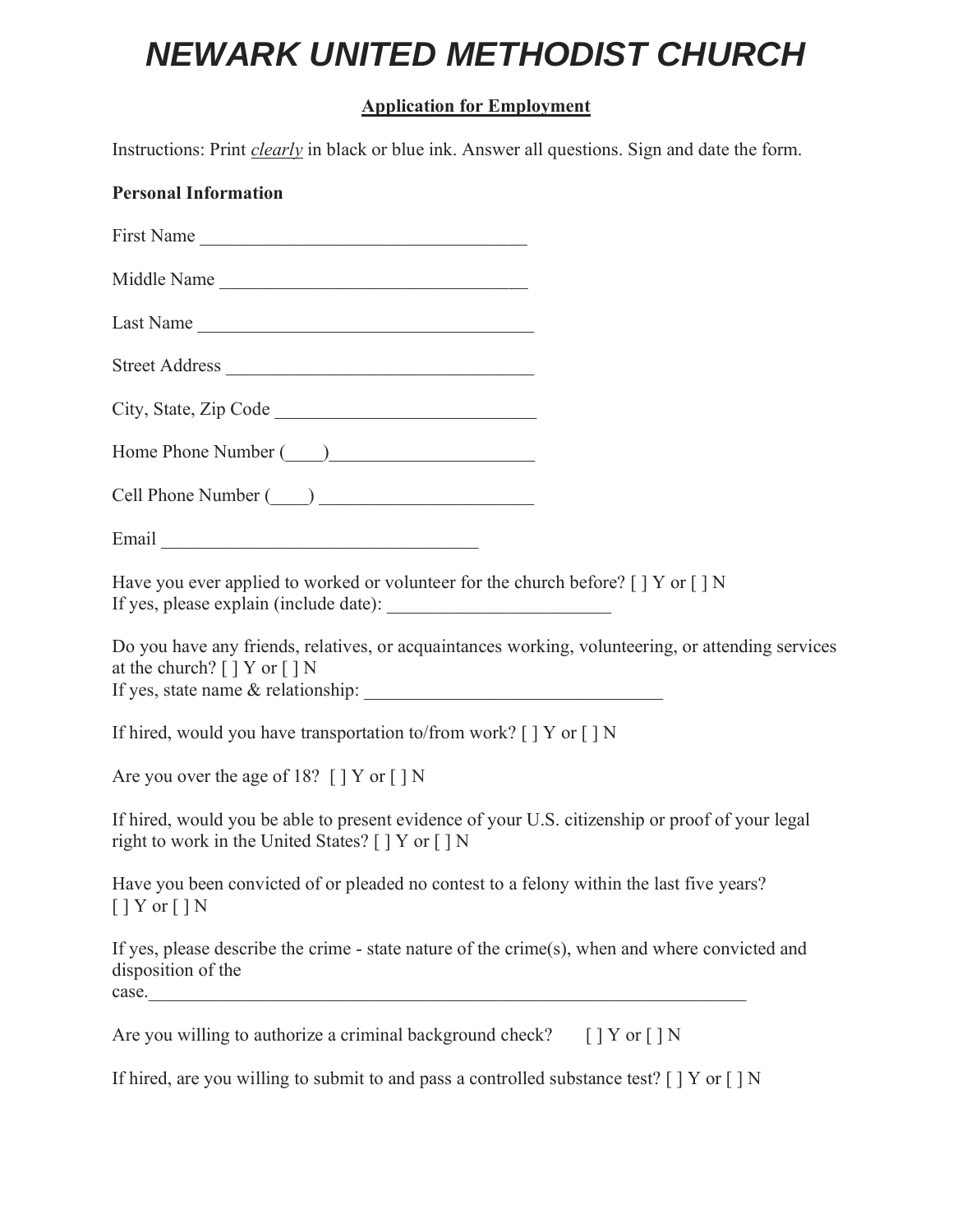#### **Position and Availability**

Position Applied For:

#### **Are you applying for:**

- Temporary work such as summer or holiday work?  $[$   $]$  Y or  $[$   $]$  N
- Regular part-time work?  $[$   $]$  Y or  $[$   $]$  N
- Regular full-time work?  $[$   $]$  Y or  $[$   $]$  N

Days/Hours Available

Monday \_\_\_\_ Tuesday Wednesday Thursday \_\_\_\_ Friday \_\_\_\_ Saturday Sunday \_\_\_\_

Hours Available: from to

If applying for temporary work, when will you be available?

If hired, on what date can you start working?  $\frac{1}{2}$  /

Can you work on the weekends? [ ] Y or [ ] N

Can you work evenings? [ ] Y or [ ] N

Are you available to work overtime? [ ] Y or [ ] N

Are you able to perform the essential functions of the job for which you are applying, either with / without reasonable accommodation?

 $[$  ] Y or  $[$  ] N

If no, describe the functions that cannot be performed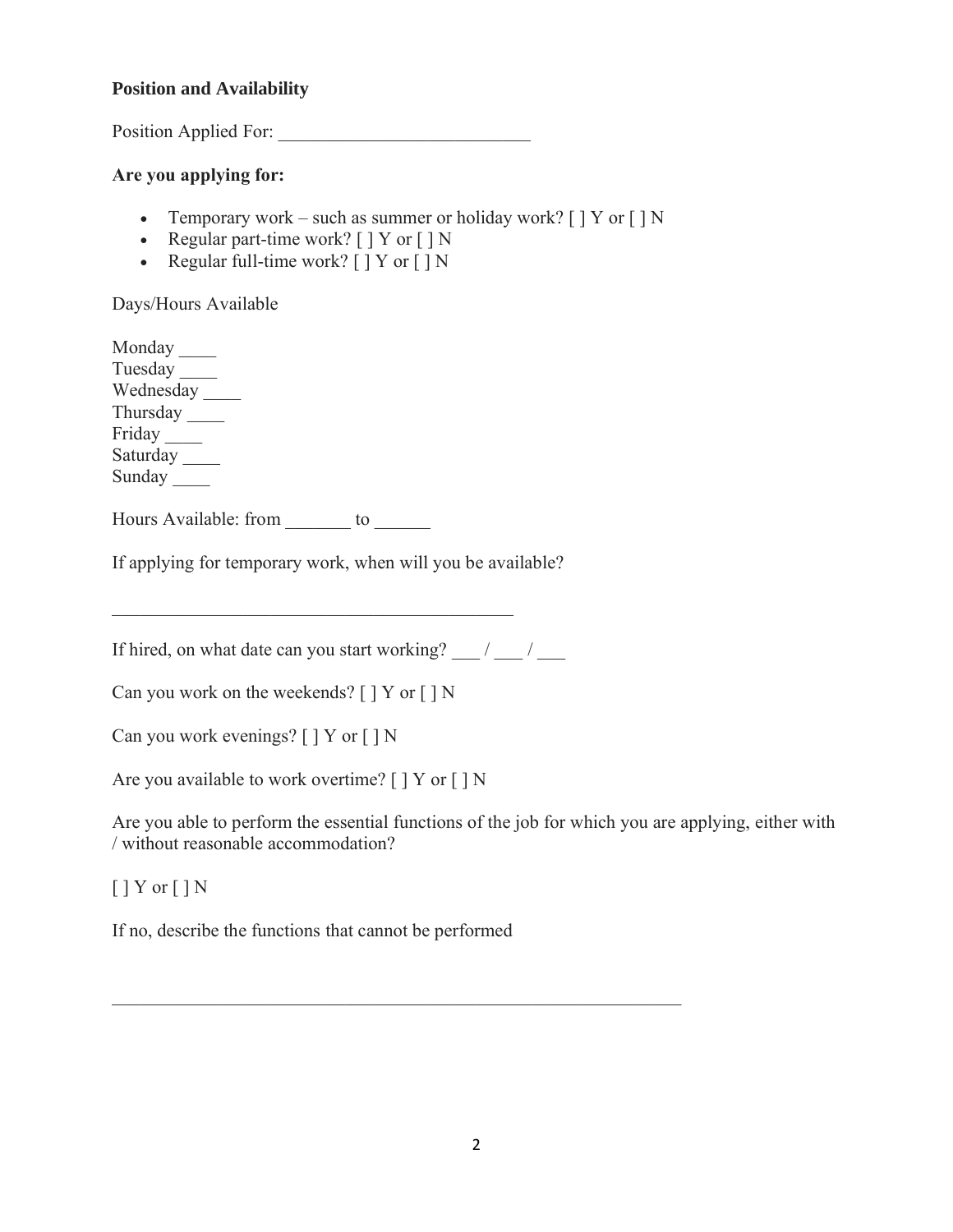## **Education, Training and Experience**

| <b>High School:</b><br>School name:                           |
|---------------------------------------------------------------|
|                                                               |
|                                                               |
| School city, state, zip:                                      |
| Number of years completed:                                    |
| Did you graduate? $[$ $]$ Y or $[$ $]$ N                      |
|                                                               |
| Degree / diploma earned:                                      |
| <b>College / University:</b>                                  |
|                                                               |
|                                                               |
|                                                               |
| School city, state, zip:                                      |
|                                                               |
| Number of years completed:                                    |
| Did you graduate? [ ] Y or [ ] N                              |
| Degree / diploma earned:                                      |
| <b>Vocational School:</b>                                     |
| Name:                                                         |
|                                                               |
|                                                               |
|                                                               |
| Number of years completed:                                    |
| Did you graduate? [ ] Y or [ ] N                              |
|                                                               |
|                                                               |
| <b>Military:</b>                                              |
| Branch:                                                       |
| Rank in Military:<br>Total Years of Service:                  |
|                                                               |
| Skills/duties:                                                |
| Related details:                                              |
|                                                               |
| Skills and Qualifications: Licenses, Skills, Training, Awards |

Do you speak, write or understand any foreign languages? [ ] Y or [ ] N

If yes, describe which languages(s) and how fluent of a speaker you consider yourself to be.

\_\_\_\_\_\_\_\_\_\_\_\_\_\_\_\_\_\_\_\_\_\_\_\_\_\_\_\_\_\_\_\_\_\_\_\_\_\_\_\_\_\_\_\_\_\_\_\_\_\_\_\_\_\_\_\_\_\_\_\_\_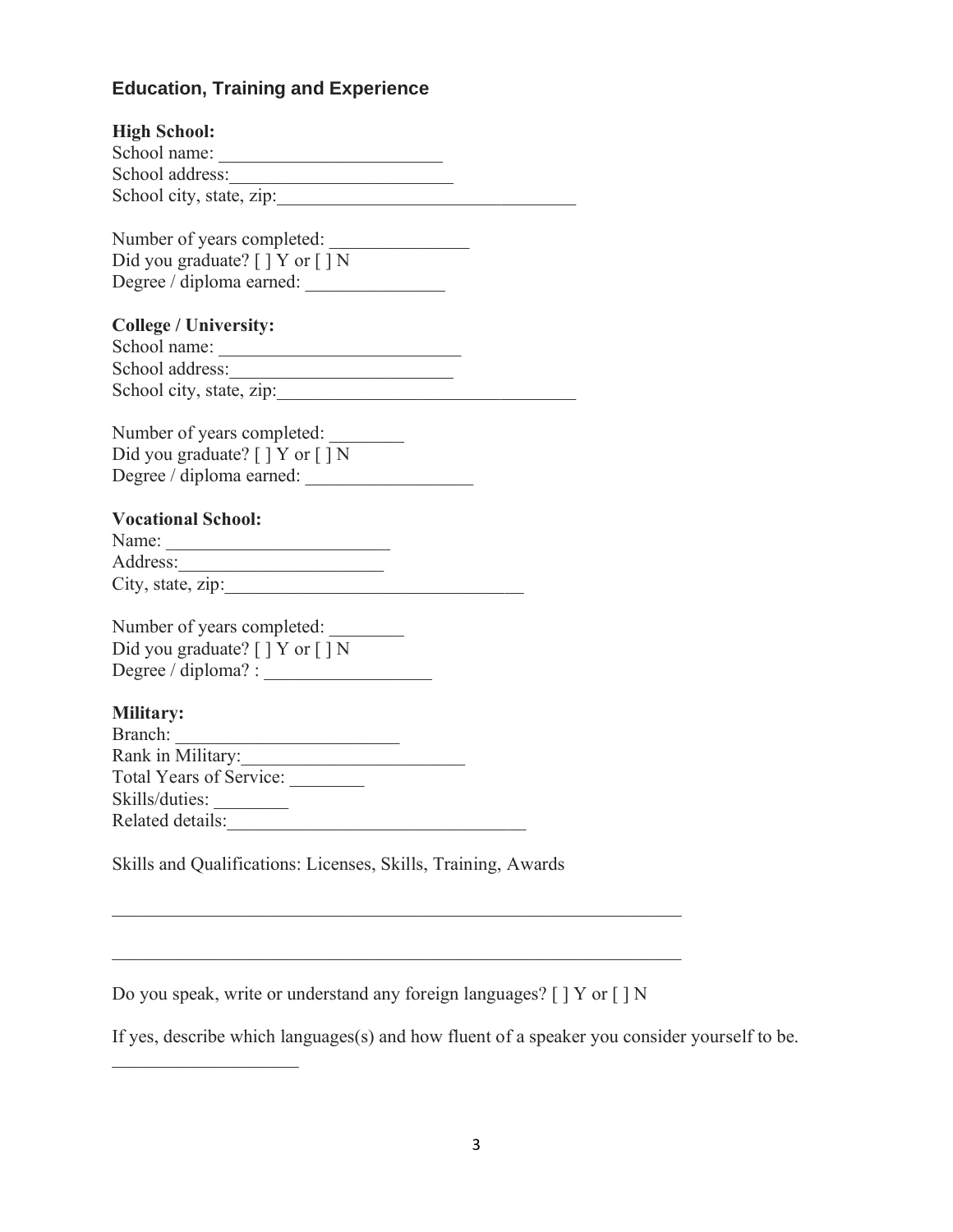## **Employment History**

You should be prepared to detail each position for the past five years, and account for any gaps in employment during that period.

Are you currently employed? [ ] Y or [ ] N

If you are currently employed, may we contact your current employer?  $[ \ ]$  Y or  $[ \ ]$  N

| Name of Employer:                                                                         |  |
|-------------------------------------------------------------------------------------------|--|
| Name of Supervisor:                                                                       |  |
| Telephone Number:                                                                         |  |
| Business Type:[                                                                           |  |
|                                                                                           |  |
| City, state, zip:                                                                         |  |
| Length of Employment (Include Dates):                                                     |  |
| Position & Duties:                                                                        |  |
|                                                                                           |  |
| <b>Previous Positions:</b><br>Include for each employer/position for the past five years: |  |
| Name of Employer:                                                                         |  |
| Name of Supervisor:                                                                       |  |
| Telephone Number: New York 2018                                                           |  |
|                                                                                           |  |
| Address:                                                                                  |  |
| City, state, zip:                                                                         |  |
|                                                                                           |  |
| Position & Duties:                                                                        |  |
| Reason for Leaving:                                                                       |  |

May we contact this employer for references?  $[ ] Y$  or  $[ ] N$